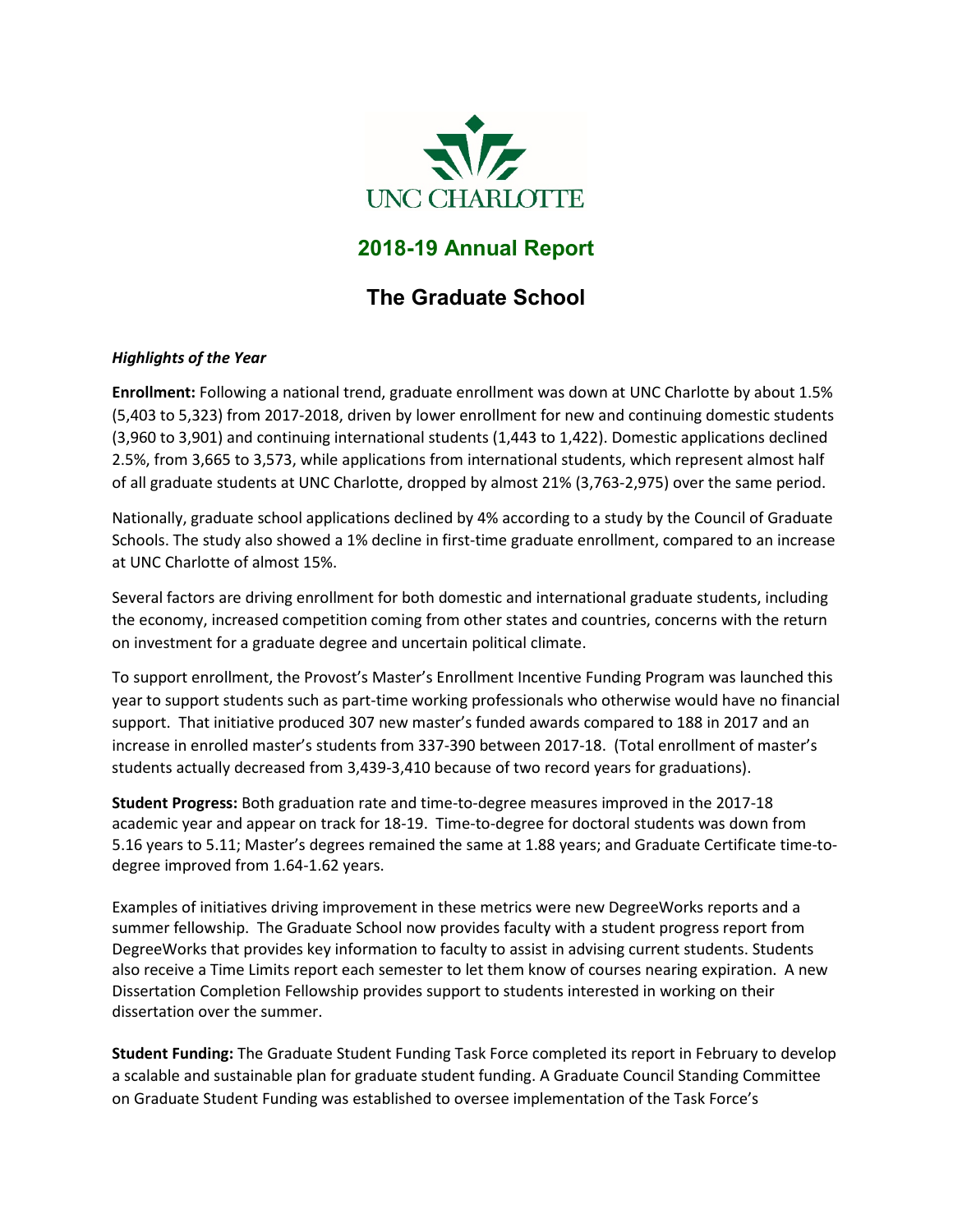recommendations. Work plans for each of the Task Force recommendations, which will be aimed at encouraging continued growth in UNC Charlotte's research portfolio, will be developed by staff in the coming months with oversight by the Graduate Council Committee.

In response to the Task Force Report, the Chancellor provided additional funds to increase graduate assistantship stipends for FY20. With direction from the Provost, the funds will be used to increase the baseline compensation for the 199 graduate assistantships provided to the colleges by the Graduate School; the increase in compensation will be implemented for the 2019-2020 academic year.

**New Appointments:** Jill Huerta was appointed Director for the Center for Graduate Life in the summer of 2018. Also, Sandy Krause assumed the role as the Assistant Dean for Graduate Academic Affairs and Jonathan Blanton joined the staff as Director of Finance and Business Affairs in May.

**Employee Engagement**: The Graduate School received high marks in the 2018 UNC System Employee Engagement Survey, scoring higher than System benchmarks in several categories, including job satisfaction, recognition of innovative and high quality teaching, and pride in the workplace.

## *Striving for Student Success*

Graduation rate and time-to-degree measures remain strong. Time-to-degree for doctoral students was reduced from 5.16 years to 5.11 compared with the 2016-17 academic year; Master's degrees remained the same at 1.88 years; and Graduate Certificate time-to-degree improved from 1.64-1.62 years.

To improve time-to-degree and graduation rates, the Graduate School established the Dissertation Completion Fellowship that provides a summer fellowship to give the student time to work on the dissertation. The program also provides an opportunity for an additional semester on the Graduate Assistant Support Plan. This Fellowship provides the students with summer funding while also recognizing the contribution of faculty who have used extramural funding to support their students.

We also are now producing a Student Progress Report through DegreeWorks that provides faculty with timely and crucial student progress information focused on improving time-to-degree, and a Time Limits report that alerts students to vulnerabilities in their plan of study with time to address them.

With programming aimed at improving students' chances for success following graduation, the Graduate School's Center for Graduate Life enrolled more than 650 in a GRAD course in 2018-19 and more than 350 in Teaching Assistant training. In all, 4,103 students visited the CGL last year.

A workshop on mentoring was introduced last year to strengthen this crucial aspect of student success. The workshop, based on a program offered at the Center for Improvement of Mentored Experiences in Research at the University of Wisconsin-Madison, focuses on communication, expectation setting and encouraging independence. Two of the mentoring workshops had been conducted as of the date of this report, with 50 UNC Charlotte graduate faculty participating.

An effort was launched in 2018 to help ensure integrity in research conducted at UNC Charlotte by fostering a campus culture that is open and transparent. The effort, which includes the mentoring initiative mentioned above, is the subject of an NSF grant proposal to address authorship disputes in research and help prevent detrimental research practices. Also, plagiarism detection software is being tested to enable students to scan their work for potential issues prior to submitting.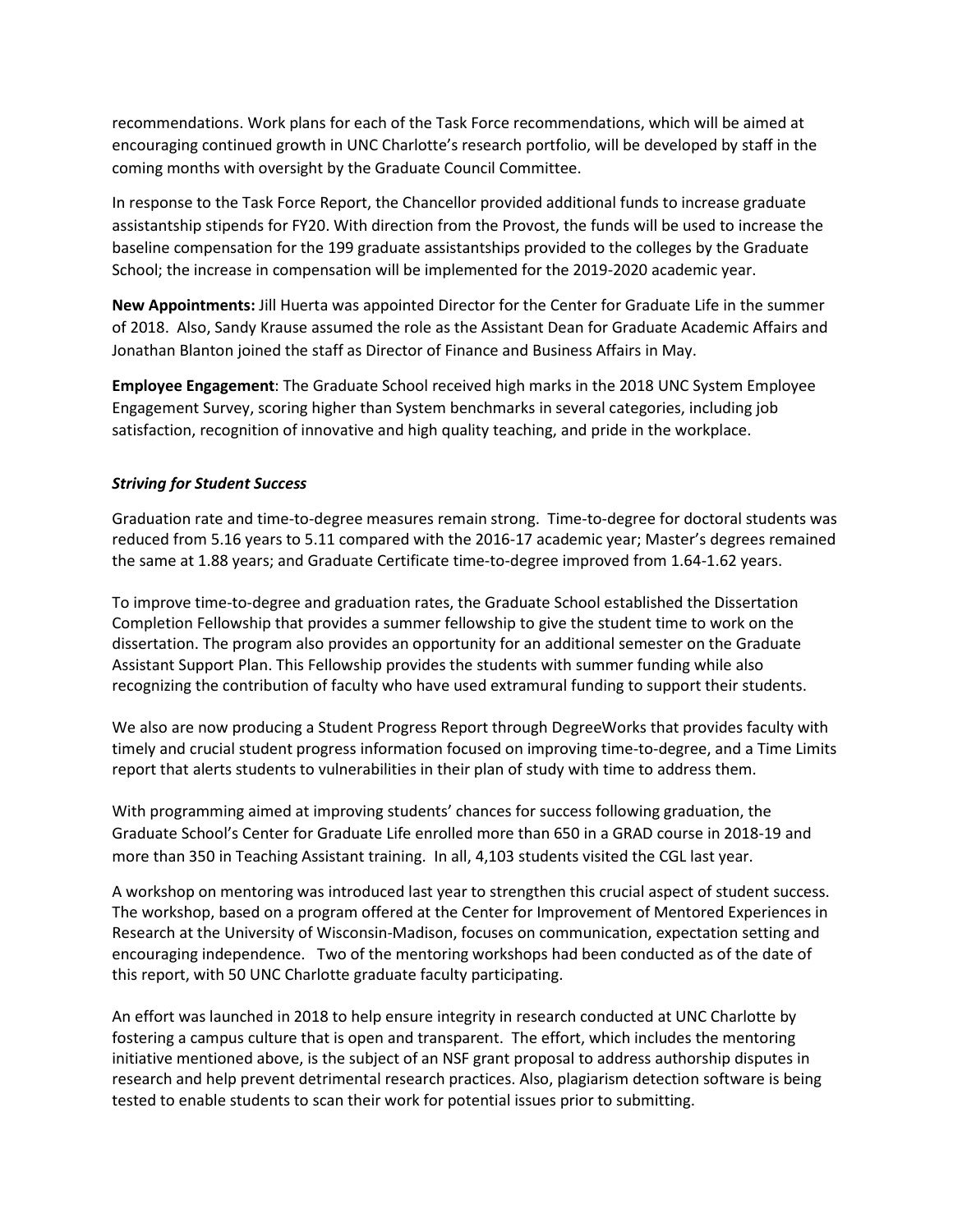To recognize and reward excellence in graduate faculty leadership, the Thomas L. Reynolds Leadership Award was introduced in 2018. The award was made possible by an endowed gift from Graduate School Dean Tom Reynolds and his wife, Claudia. The award will be presented annually to a Graduate Program Director or Graduate Program Coordinator.

Through the Graduate Council, academic programming and policies were continually updated to meet changing needs of students. More than 200 course and curriculum proposals were reviewed as well as staff proposals to

- improve the syllabus template for course proposals in Curriculog
- make thesis committee assignments more flexible by allowing remote participation
- change policy for Graduate Faculty Representatives serving on thesis committees
- adopt an embargo policy for theses and dissertations

Other 2018 initiatives enhancing student success included:

- A hybrid model for Teacher Assistant training was launched, moving portions of the training online to meet student needs
- Increased penetration of student Individual Development Plans. Student interest is growing and we are considering using the IDPs as part of the Funding Task Force recommendations to link funding to student progress.
- A career readiness program created by NC State was initiated that will offer graduate students more opportunities to explore career options. The program, called Accelerate to Industry (A2i), will be implemented in the coming months.
- 424 new graduate faculty appointments were reviewed and processed.
- A Doctoral Hooding Ceremony was launched last year to recognize and encourage doctoral student achievement.
- 1,125 applications for graduation were processed, with more than 80% processed within three days.
- 143 theses and dissertations were reviewed in 2018 (spring 2019 data not available at the time of this report)
- 3,816 petitions were processed

#### *Expanding Horizons through Research*

Identifying plans for scalable and sustainable funding to ensure continued growth in UNC Charlotte's research portfolio was the aim of the Graduate Student Funding Task Force that completed its report in February. A Graduate Council sub-committee on Graduate Student Funding was established to oversee implementation of the recommendations, which will begin in 2019.

In response to the Task Force Report, the Chancellor provided additional funds to increase graduate assistantship stipends for FY20. With direction from the Provost, the funds will be used to increase the baseline compensation for the 199 graduate assistantships provided to the colleges by the Graduate School; the increase in compensation will be implemented for the 2019-2020 academic year.

A copy of The Graduate Student Funding Task Force's report is available for [download.](https://graduateschool.uncc.edu/sites/graduateschool.uncc.edu/files/media/Graduate-Student-Funding-Task-Force-Report-2-2019.pdf)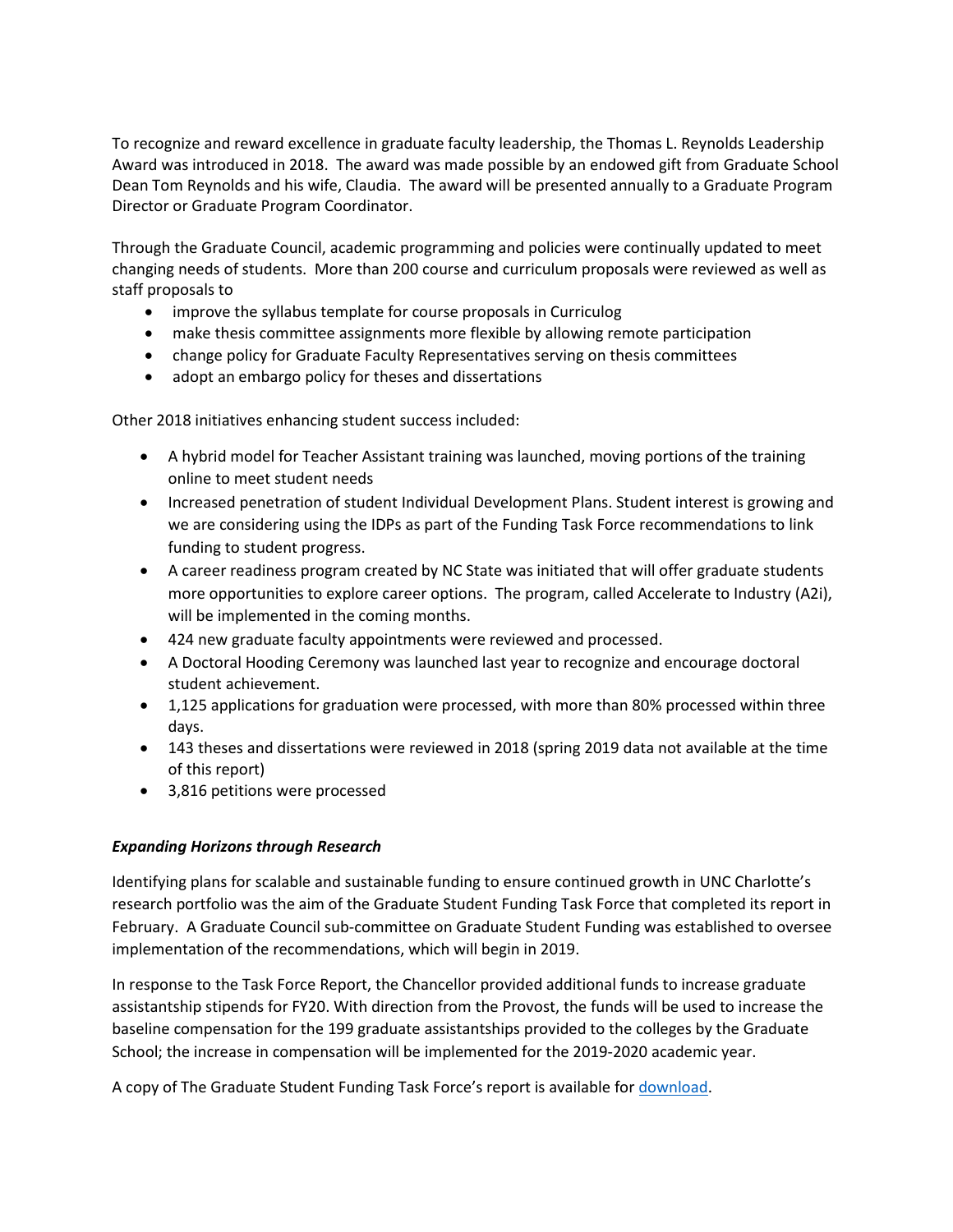A new online system was developed in 2018 to allow GPDs to make funding offers to applicants and monitor offers and acceptance in real time. To be implemented along with Funding Task Force recommendations in the coming months, the new funding system is expected to improve timeliness of funding offers and make the process more transparent.

For the second year, the Graduate School offered the Fellowship Application Incentive Program (FAIP) to encourage doctoral students to identify and apply for external grants and fellowships. The program, which provides a financial incentive for students to apply, resulted in the more than \$411,000 in incremental extramural funding growth in 2018-19.

## *In the Community*

The Graduate School raised more than \$2.5 million through Exponential, the Campaign for UNC Charlotte in 2018.

A change in the Graduate School Veterans Fellowship was made in 2018 to reach more veterans interested in enrolling in a graduate program at UNC Charlotte. The fellowship was simplified and carries a stipend of \$18,000 for both master's and doctoral students. The grant was named the Commander F.M. (Mike) Reynolds Scholarship and it continues as a two-year award that includes health insurance, tuition and fees as needed.

In recognition of Dr. William (Bill) Kennedy, who once served as a faculty member in the Belk College of Business, an official dedication was held in October naming the William Kennedy Graduate School Conference Room. Kennedy left a gift to the University to endow scholarships. The William Kennedy Graduate Scholarship is used to help recruit exceptionally talented full-time graduate students doctoral degree programs.

## **Other Activities:**

- Coordinated the annual competitions for the First Citizens Bank Scholars Award (Dr. Steven Rogelberg, UNC Charlotte Chancellor's Professor, 2019 recipient) and the Harshini de Silva Graduate Mentor Award (Dr. Richard Lambert, Professor, Educational Leadership, 2019 recipient)
- Presented on The Role of Research Integrity in Promoting Excellence sponsored by the U.S. Office of Research Integrity (ORI) and the Council of Graduate Schools (CGS) on May 22-23, 2019 at Northwestern University
- Presented on Mentor Training for Graduate Faculty at the Virginia Tech Conference on Graduate Studies, June 19-20, 2019.

In the UNC System Employee Engagement Survey conducted in 2018, 87% of staff supported the statement, "This institution actively contributes to the community."

#### *By the Numbers*

The Graduate School makes extensive use of data in tracking and improving graduate education at UNC Charlotte. Primary indicators of fiscal health include application, enrollment and associated data which are tracked and reported on continuously to graduate program leadership.